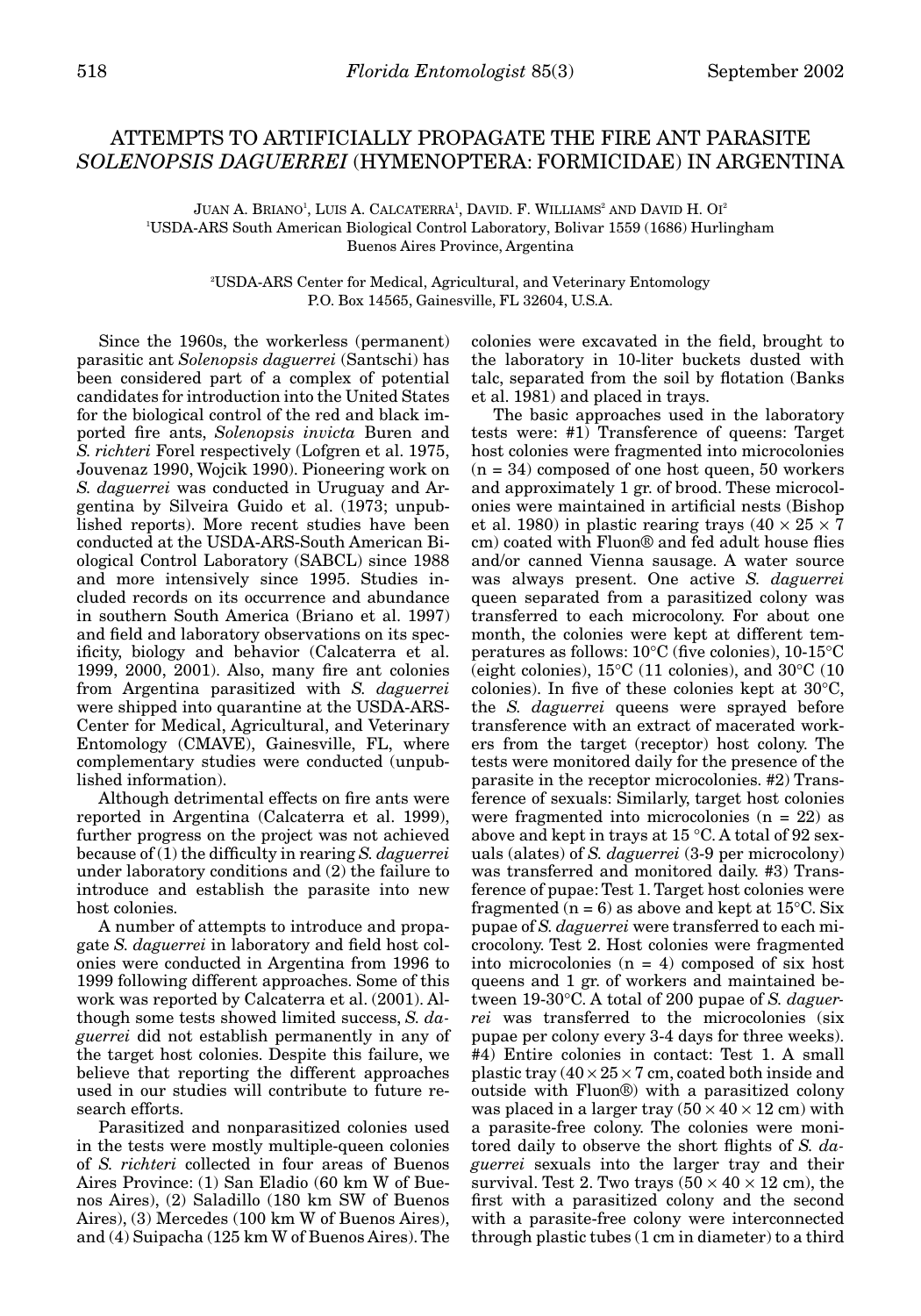tray with a food source. The behavior of the colonies was observed daily.

Two approaches were used in the field trials: #1) Transplanting of entire colonies: Test 1. Fifteen colonies parasitized with *S. daguerrei* were excavated in the field, put in 10-liter buckets dusted with talc and transported to a natural pasture free of the parasite in the locality of Santa Coloma, Buenos Aires Province (130 km NW of Buenos Aires). Three circular plots (20 m in diameter) were established and five colonies per plot were poured in small holes dug in the ground, then covered with a dry dung pad. The plots were monitored 3-4 times per year for the presence of the parasite in the original colonies and for the dispersal to new host colonies. Test 2. Three parasitized colonies collected in the field were brought to SABCL and dyed with Calco-oil dyes (Pylam Products Company, Inc., New York) according to Bartlett and Lofgren (1961). The colonies were then deposited in small holes made in the ground of the SABCL yard and monitored for the survival of the transplanted colonies and the dispersal of *S. daguerrei*. The presence of the dyes was detected by crushing a sample of workers on a white sheet of paper (Bartlett and Lofgren 1961). #2) Transference of newly-mated queens:

Buckets with parasitized colonies  $(n = 10)$  dug in the field were placed in a walk-in cage  $(2 \times 2 \times 2)$ m) inside a plastic greenhouse at the SABCL backyard (Calcaterra et al. 2001). Adult female sexuals of *S. daguerrei* were captured with an aspirator after they naturally flew out of the colonies. After dealation, 30 newly-mated queens of *S. daguerrei* were put in small plastic containers with a source of moisture and transported to a parasite-free pasture in Mercedes, Buenos Aires Province, with a heavy infestation with *S. richteri* (approximately 80 mounds per hectare). The *S. daguerrei* newly-mated queens were released on top of three fire ant mounds (10 queens per mound) and the area monitored 3-4 times per year for the establishment of the parasite.

Under laboratory conditions, the artificial propagation of *S. daguerrei* into parasite-free target colonies failed. At 10°C, no ant activity was observed, as expected; however, when the microcolonies were moved to warmer temperatures, the parasite queens were killed immediately. When queens were transferred at >10°C, total mortality of *S. daguerrei* was observed in 1 to 7 days; when sexuals were transferred total mortality was observed in 10 days and with pupae in 7 to 29 days (Table 1). When pupae of *S. daguerrei* were trans-

TABLE 1. APPROACHES TO ARTIFICIALLY PROPAGATE *S. DAGUERREI*.

| Approach                              | Treatments                                                         | Results                                                                                        |
|---------------------------------------|--------------------------------------------------------------------|------------------------------------------------------------------------------------------------|
| Laboratory tests                      |                                                                    |                                                                                                |
| Transference of queens                | $10^{\circ}$ C                                                     | No ant activity                                                                                |
|                                       | $10-15$ °C                                                         | 75% mortality at day 4<br>100% mortality at day 5                                              |
|                                       | $15^{\circ}$ C                                                     | 91% mortality at day 4                                                                         |
|                                       | $30^{\circ}$ C                                                     | 100% mortality at day 7                                                                        |
|                                       | $30^{\circ}$ C + spraying                                          | 100% mortality at day 1                                                                        |
| Transference of sexuals               | $15^{\circ}$ C                                                     | 94% mortality at day 7<br>100% mortality at day 10                                             |
| Transference of pupae                 | $15^{\circ}$ C                                                     | 67% mortality at day 14<br>100% mortality at day 21                                            |
|                                       | $19-30$ °C                                                         | Females: 50% mortality at day 4<br>100% mortality at 29 days<br>Males: 100% mortality at day 7 |
| Colonies in contact                   | Tray with parasitized colony in tray<br>with nonparasitized colony | 100% mortality as sexuals moved<br>to nonparasitized colony                                    |
|                                       | Colonies interconnected                                            | Nonparasitized colony invaded and killed<br>parasitized one in <1 month                        |
| Field tests                           |                                                                    |                                                                                                |
| Transplanting of colonies             | Natural pasture                                                    | 6.6% of the transplanted colonies detected<br>for 15 months. Parasite not established          |
|                                       | SABCL yard (dyed colonies)                                         | Colonies not established                                                                       |
| Transference of<br>newly-mated queens | Natural pasture. Queens released<br>on top of fire ant mounds      | Parasite not established                                                                       |